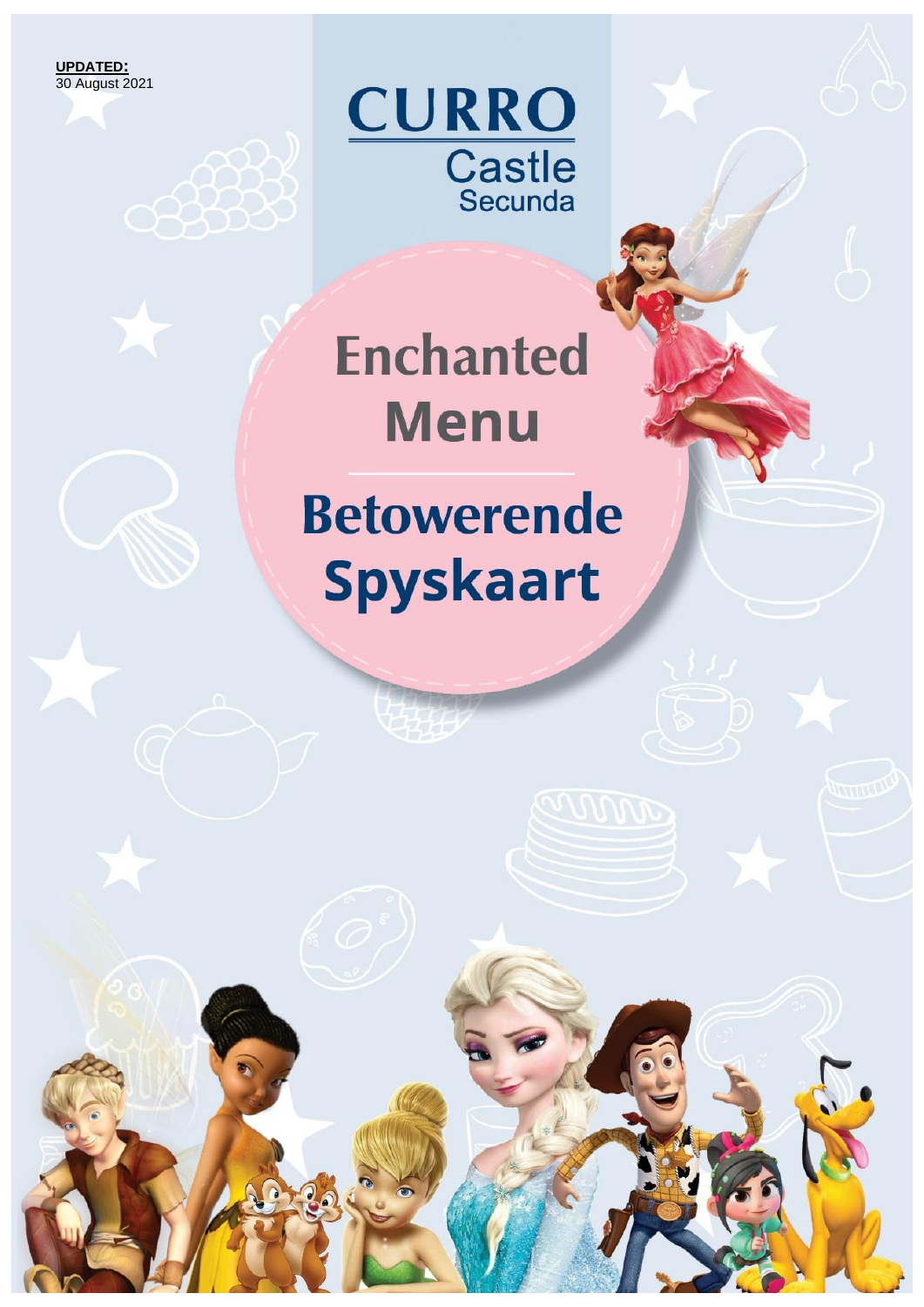**MENU** 

MONDAY

WEDNESDAY

FRIDAY

# **CURRO**<br>Castle<br>Secunda

**Morning Snack: Morning Snack:** Yoghurt Bread with **UESDAY** chocolate spread **Lunch:** *Elsa's* cool fish **Lunch:** *Prince Mickey's* fingers, tasty mince with potato chips and a dash of sweetcorn mashed potatoes and sweet carrots **Afternoon Snack:** Flings Chips **Afternoon Snack:** Fruit **Morning Snack: Morning Snack:** Fruit / Maderia loaf THURSDAY Provitas and cheese **Lunch:** *Tinker Bell's* **Lunch:** *Princess Tiana's* creamy chicken pasta and pumpkin famous spaghetti bolognese with **Afternoon Snack:** mixed veggies Provitas and cheese **Afternoon Snack:** Banana Bread **Morning Snack: COOL DRINK** Bread with Peanut Butter and syrup Cool drink available for Group 2 to **Lunch:** Group 5 children *Kristoff's* chicken nuggets and chips with scrumptious green beans BABY FOOD **Afternoon Snack:** Monday: Pumpkin **Fruit** • Tuesday: Green beans • Wednesday: Pumpkin • Thursday: Peas • Friday: Sweet potato

Week

Halaal food is also available on request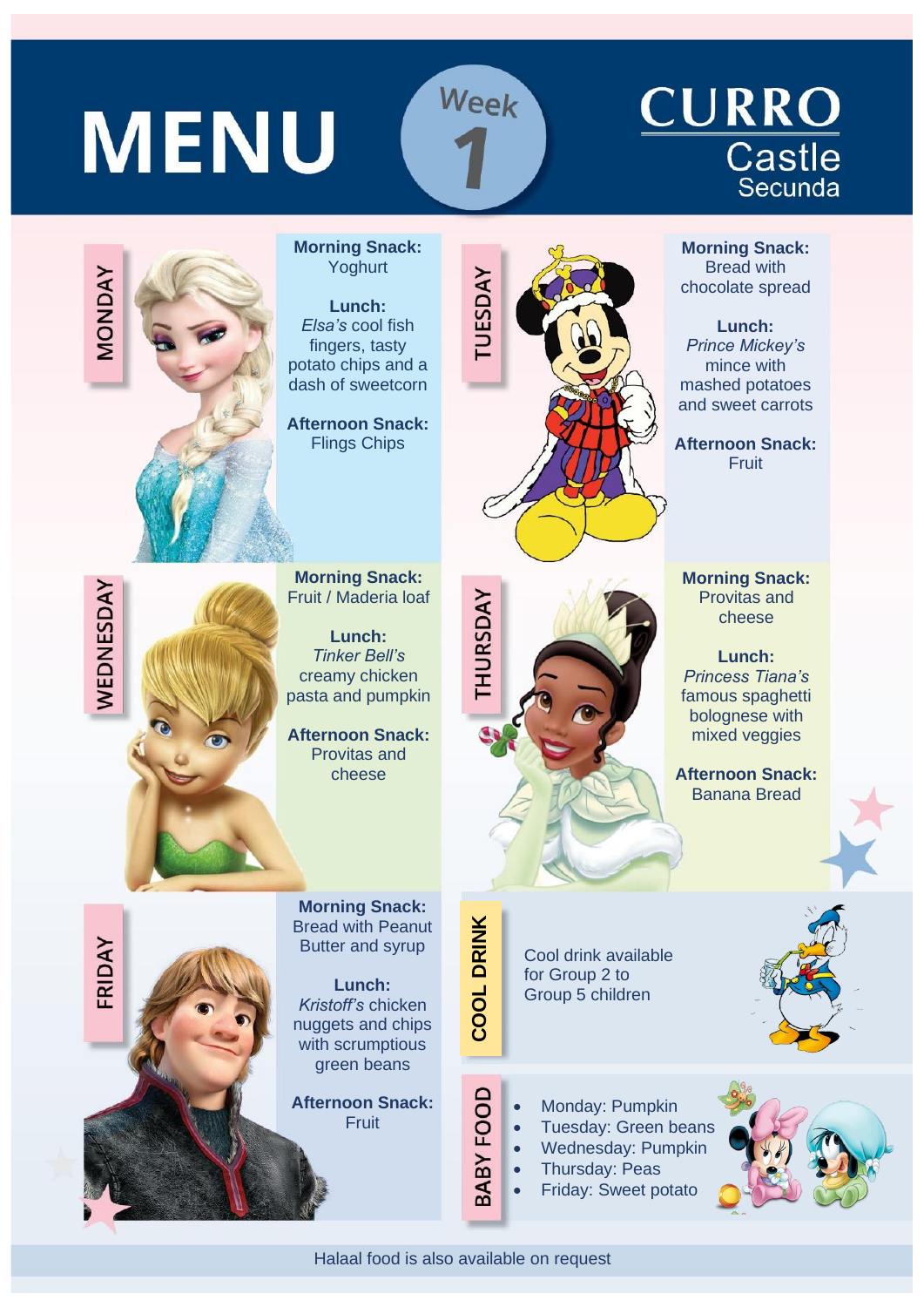**MENU** 

VAQNDAY

**NEDNESDAY** 

FRIDAY

### **CURRO**  $\overline{\text{Castle}}$ <br>Secunda

**Morning Snack:** Bread with chocolate spread

**Lunch:** *Princess Belle's* scrumptious stew with decadent mash and corn

**Afternoon Snack: Fruit** 

**Morning Snack:** Yoghurt

**Lunch:** *Peter Pan's* mouth-watering pasta bake and Viennas with green beans

**Afternoon Snack:** Flings Chips



**Morning Snack:** Fruit / Maderia loaf

**Lunch:** *Pocahontas's* unbelievable chicken stew with rice and golden pumpkin

**Afternoon Snack:** Provitas and cheese

**Morning Snack:** Bread with Peanut Butter and syrup

**Lunch:** *Captain Hook's* catch of the day: fish fingers and crisp fried chips

> **Afternoon Snack: Fruit**



Week

**Morning Snack:** Provitas and cheese

**Lunch:** *Cinderella* shares her favourite spaghetti bolognese, served with mixed veggies

**Afternoon Snack:** Banana Bread

Cool drink available for Group 2 to Group 5 children

- Monday: Pumpkin
- Tuesday: Green beans
- Wednesday: Pumpkin
- Thursday: Peas
	- Friday: Sweet potato



**COOL DRINK**

BABY FOOD

**HURSDAY**